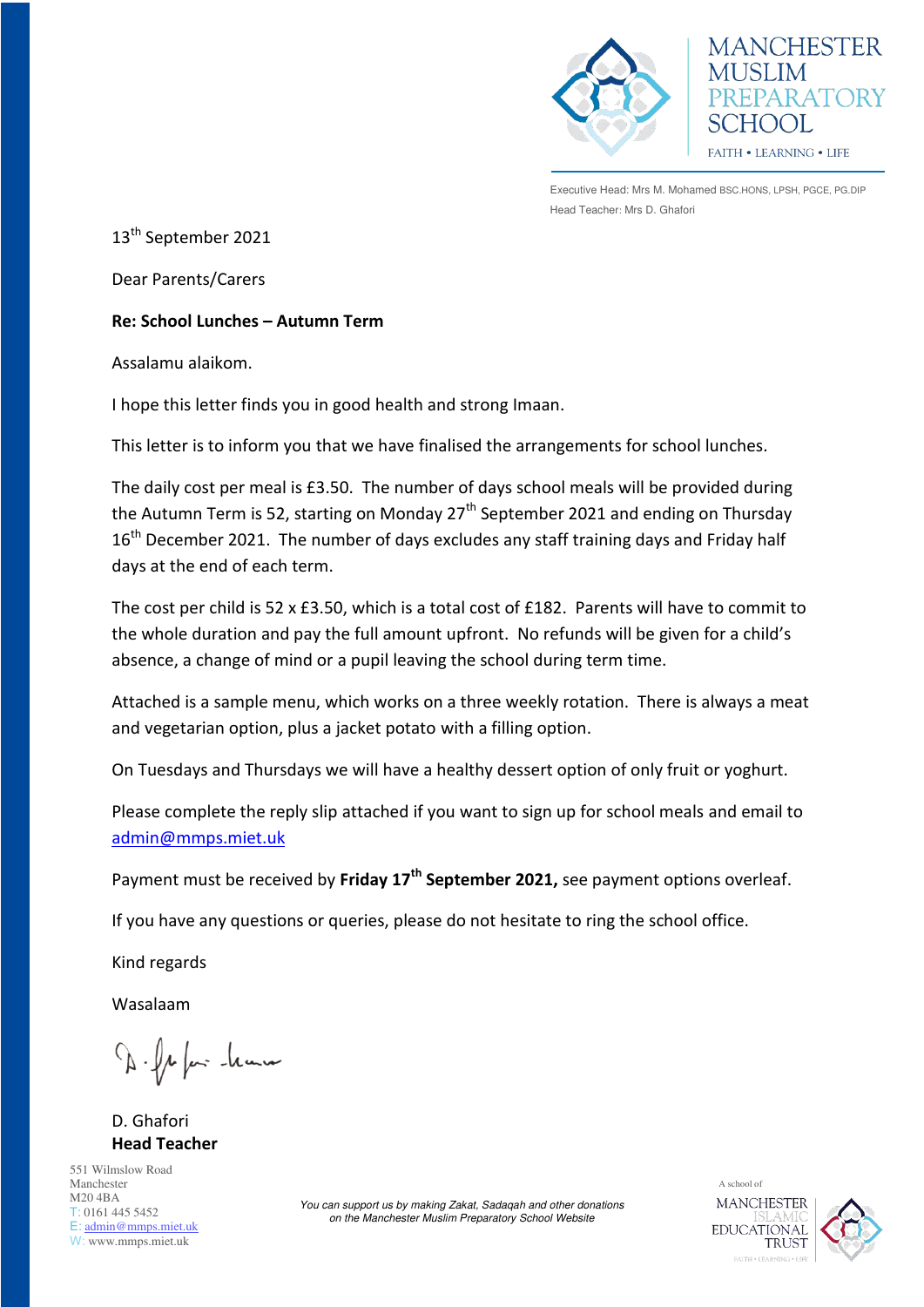

Executive Head: Mrs M. Mohamed BSC.HONS, LPSH, PGCE, PG.DIP Head Teacher: Mrs D. Ghafori

**MANCHESTER** 

PREPARATORY

**MUSLIM** 

**SCHOOL** 

FAITH . LEARNING . LIFE

## **Reply Slip : School Lunches – Autumn Term (52 Days) Monday 27th September – Thursday 16th December 2021**

| <b>Allergies:</b><br>If your child has an allergy or food intolerance, please state below : |  |  |
|---------------------------------------------------------------------------------------------|--|--|
|                                                                                             |  |  |
|                                                                                             |  |  |
|                                                                                             |  |  |
|                                                                                             |  |  |